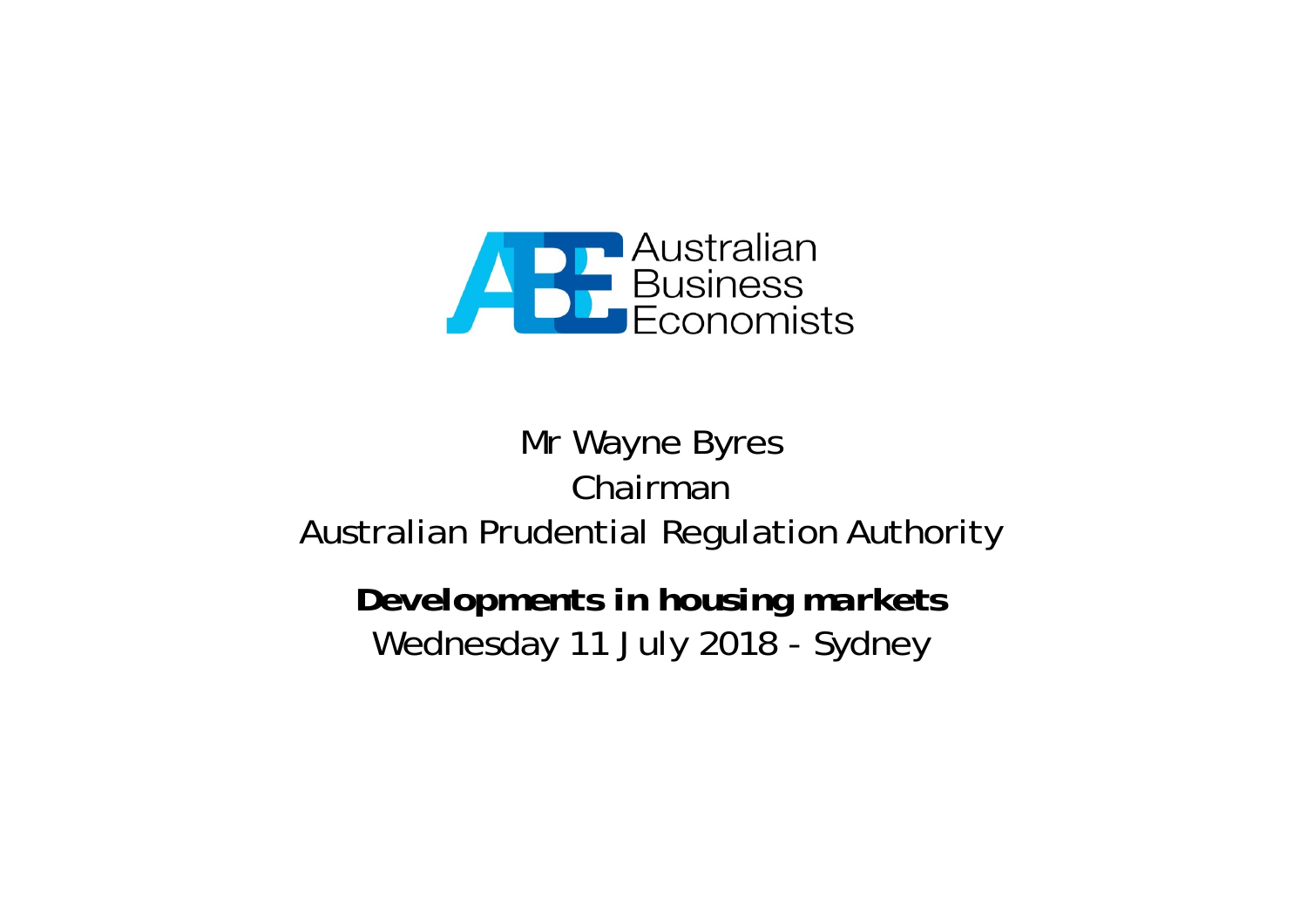

# **Preparing for a rainy day**

#### **Australian Business Economists Lunchtime Briefing 11 July 2018**

Wayne Byres Chairman Australian Prudential Regulation Authority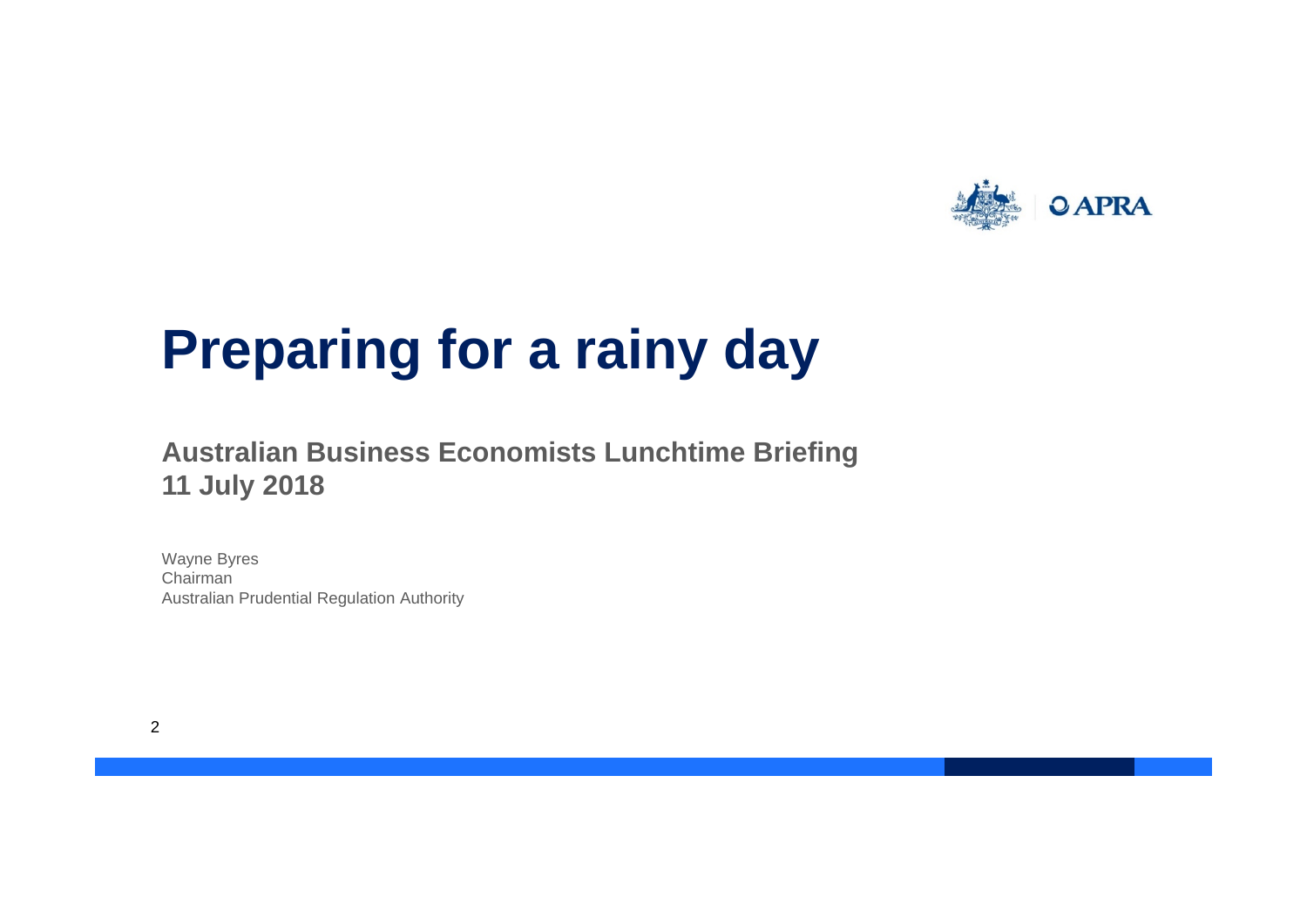### **A sound banking system**



- •Australian banking system financially sound
- •But so it should be after a long period of economic expansion
- • Good times don't last forever, so a prudent strategy for banking is to:
	- maintain sound lending standards when sun is shining and winds are calm;
	- building financial resilience today to protect against stormy weather in the future; and
	- preparing contingency plans to ride out a severe storm, if one does hit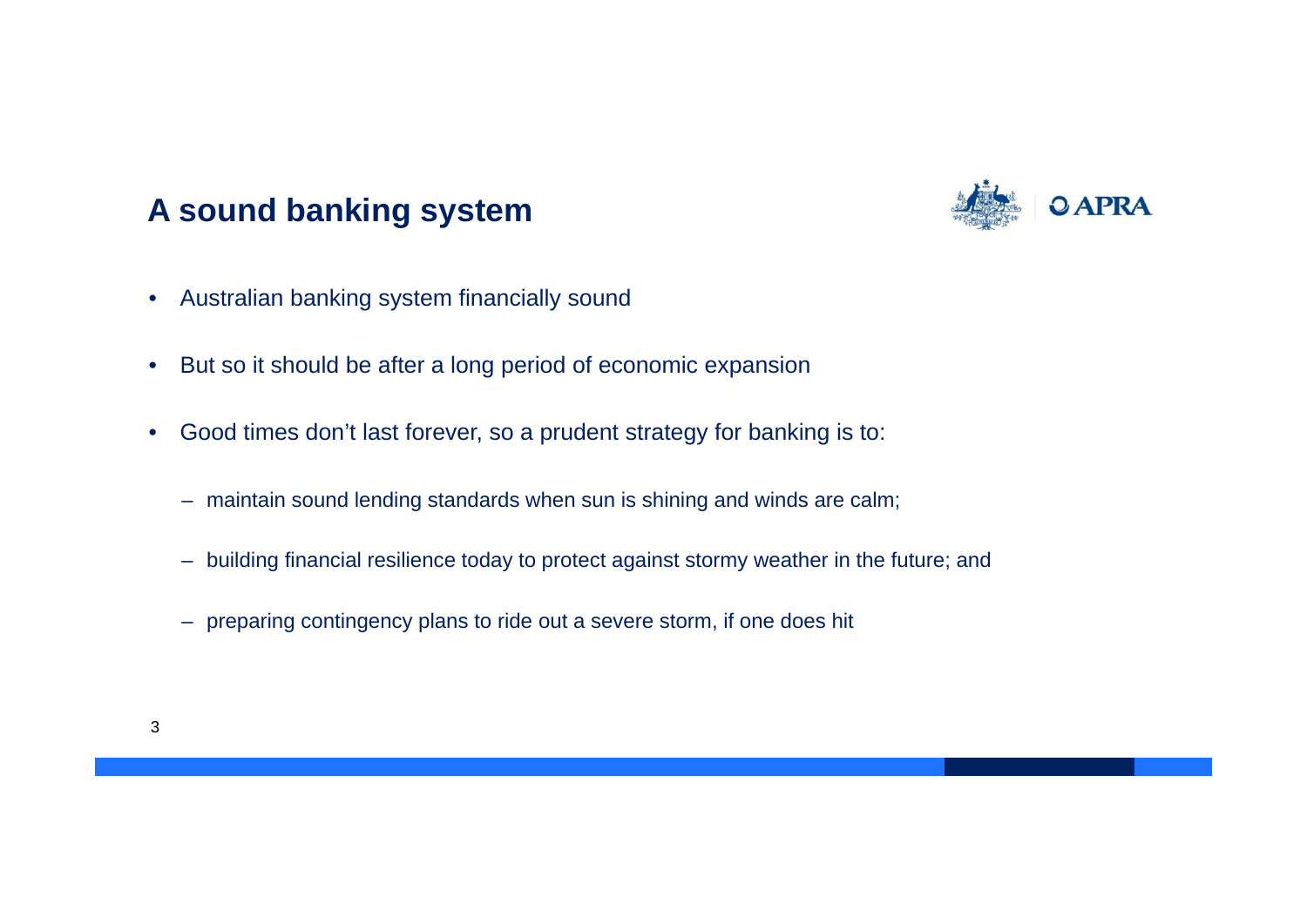### **While the sun shines – maintain sound standards**





#### Residential mortgage term loans outstanding by LVR, Mar 18

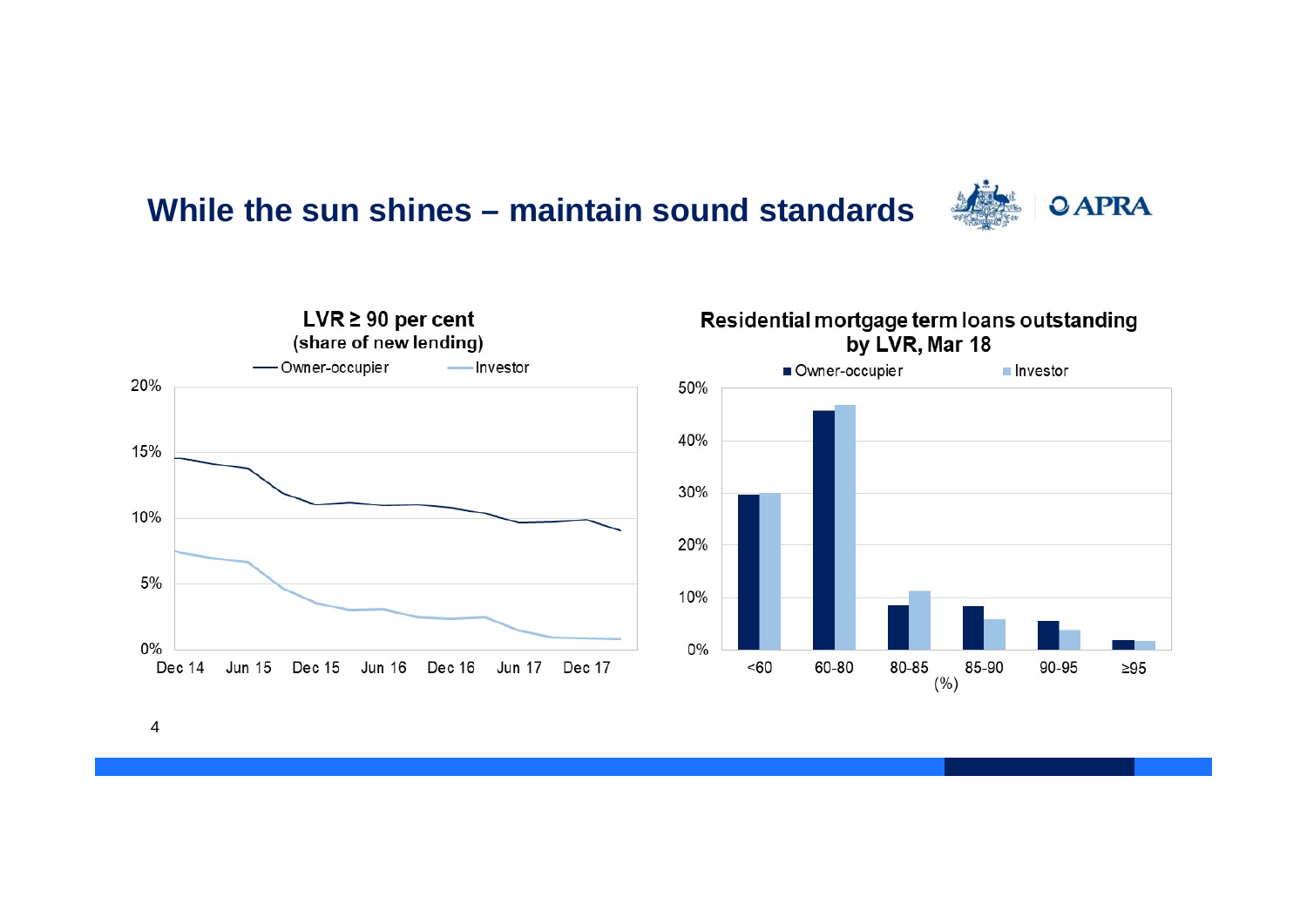





5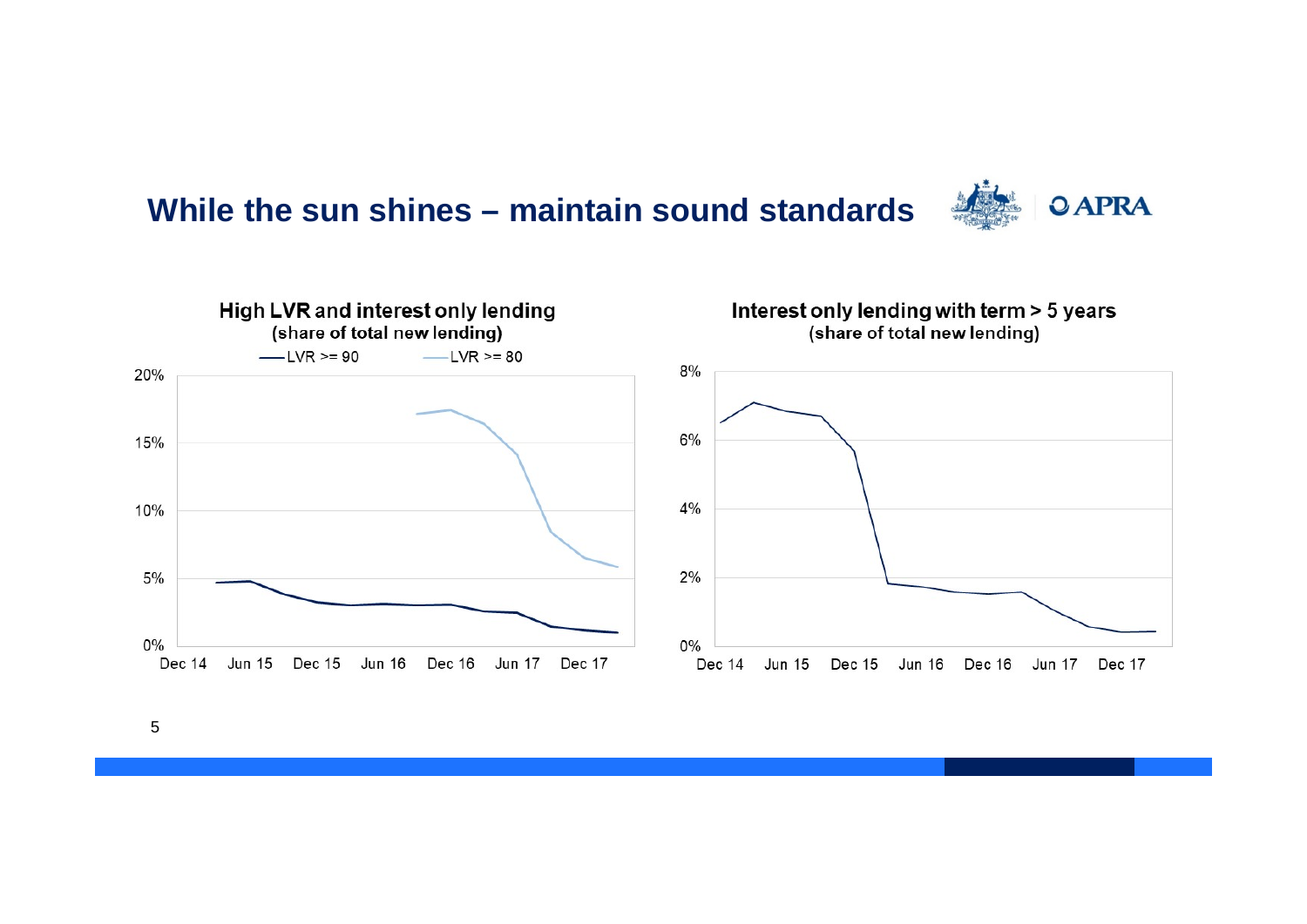### **Reinforcement of lending standards**

- Improved portfolio metrics correspond with strengthened credit assessments
- Lifting industry standards neither quick nor straightforward
- Heavy lifting largely done; announced lifting of investor growth benchmark
- Impact on flow of credit:
	- difficult to disentangle impacts
	- aggregate housing credit growth little obvious impact
	- composition of housing credit major shifts
- Lending to owner occupiers has grown strongly despite tighter standards

#### Housing credit growth (% per annum)





6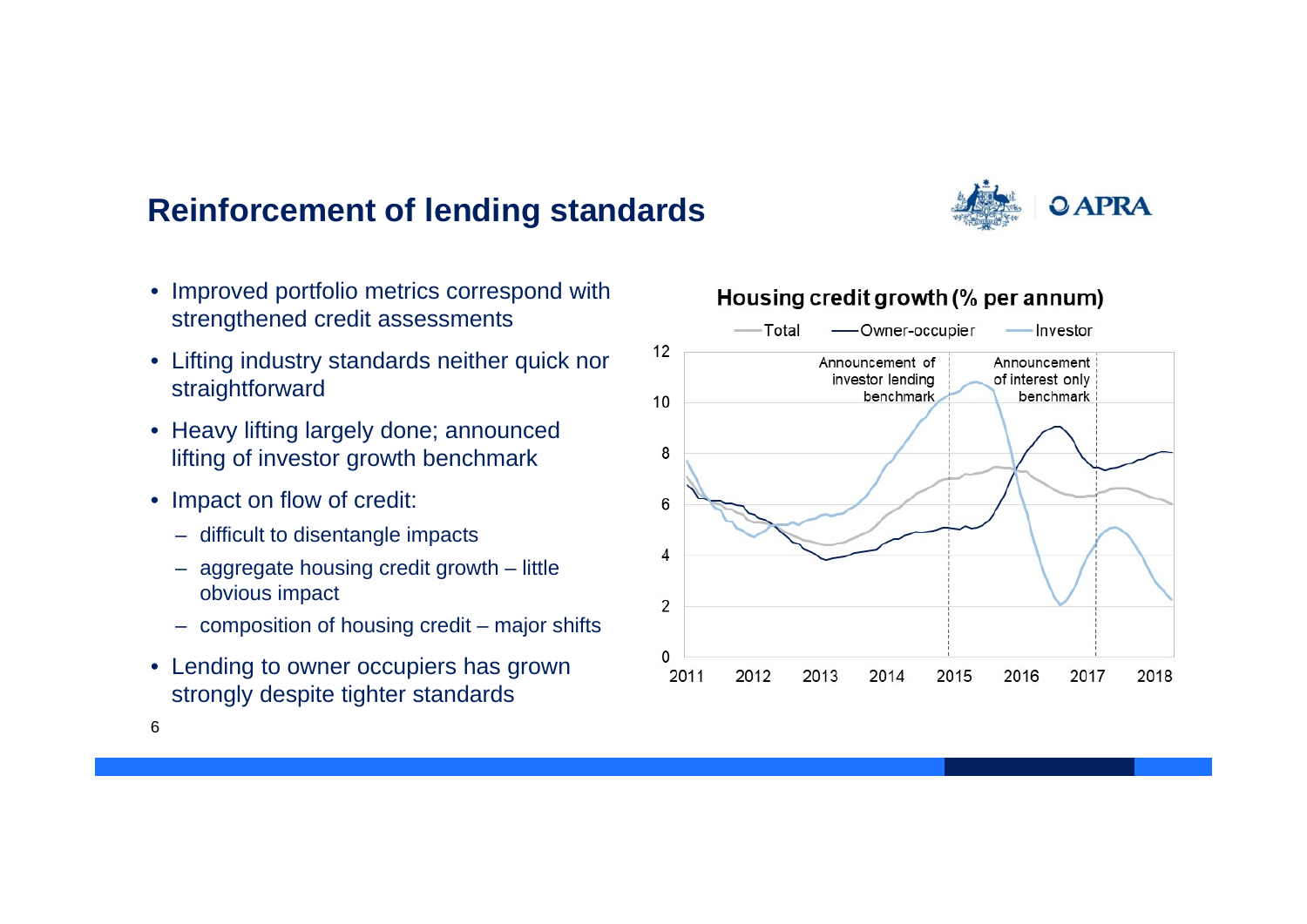#### **When a storm hits – testing resilience**



- Decade long build up in capital almost complete
- Available to absorb losses in downturn
- Stress testing assesses adequacy of defences to a period of stormy weather



ADI industry capital ratios

Capital data presented is collected under different APRA reporting frameworks: the Basel II capital framework from 1 January 2008, and the Basel III capital framework from 1 January 2013.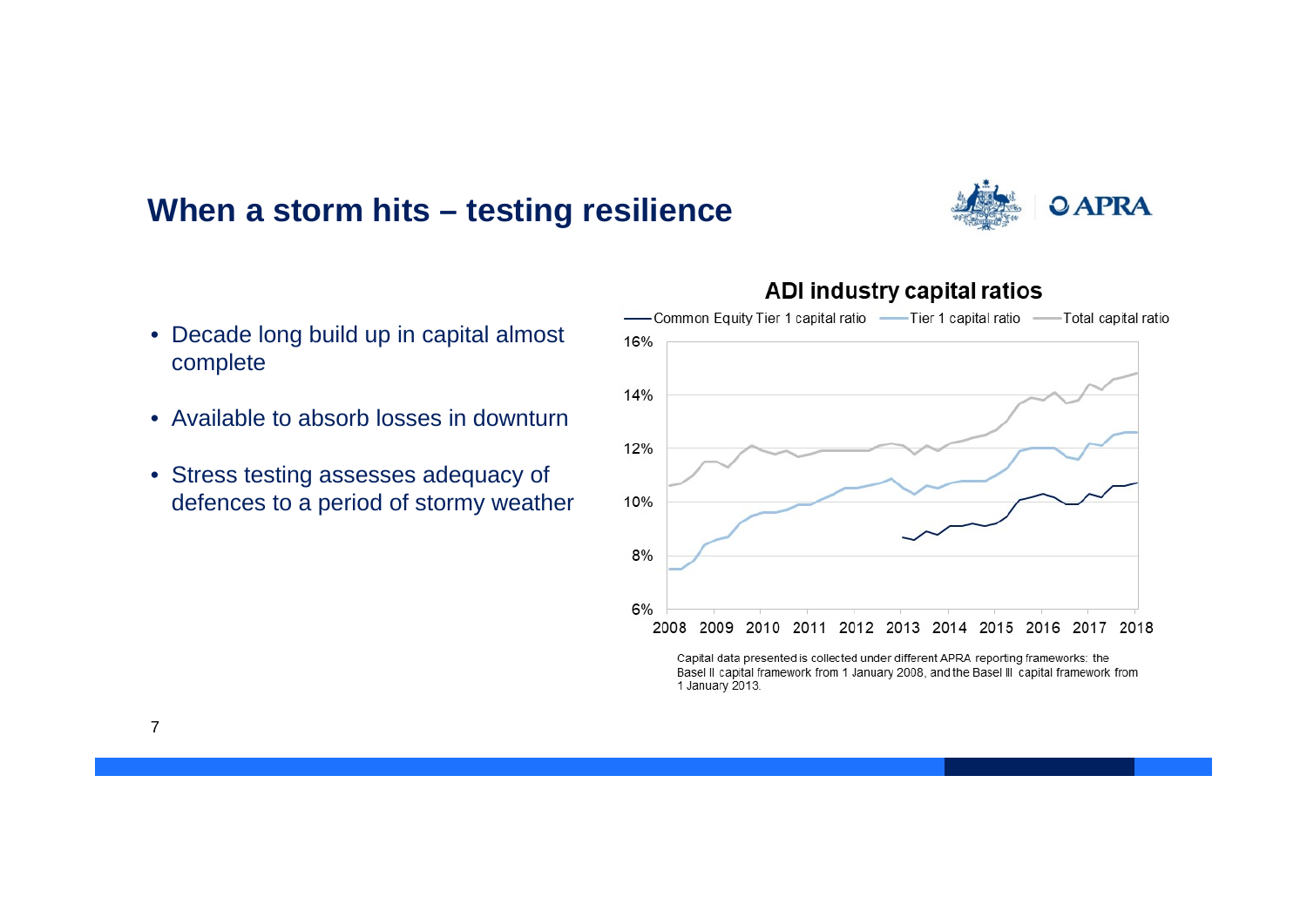#### **When a storm hits – stress testing**





Stress test - Real GDP growth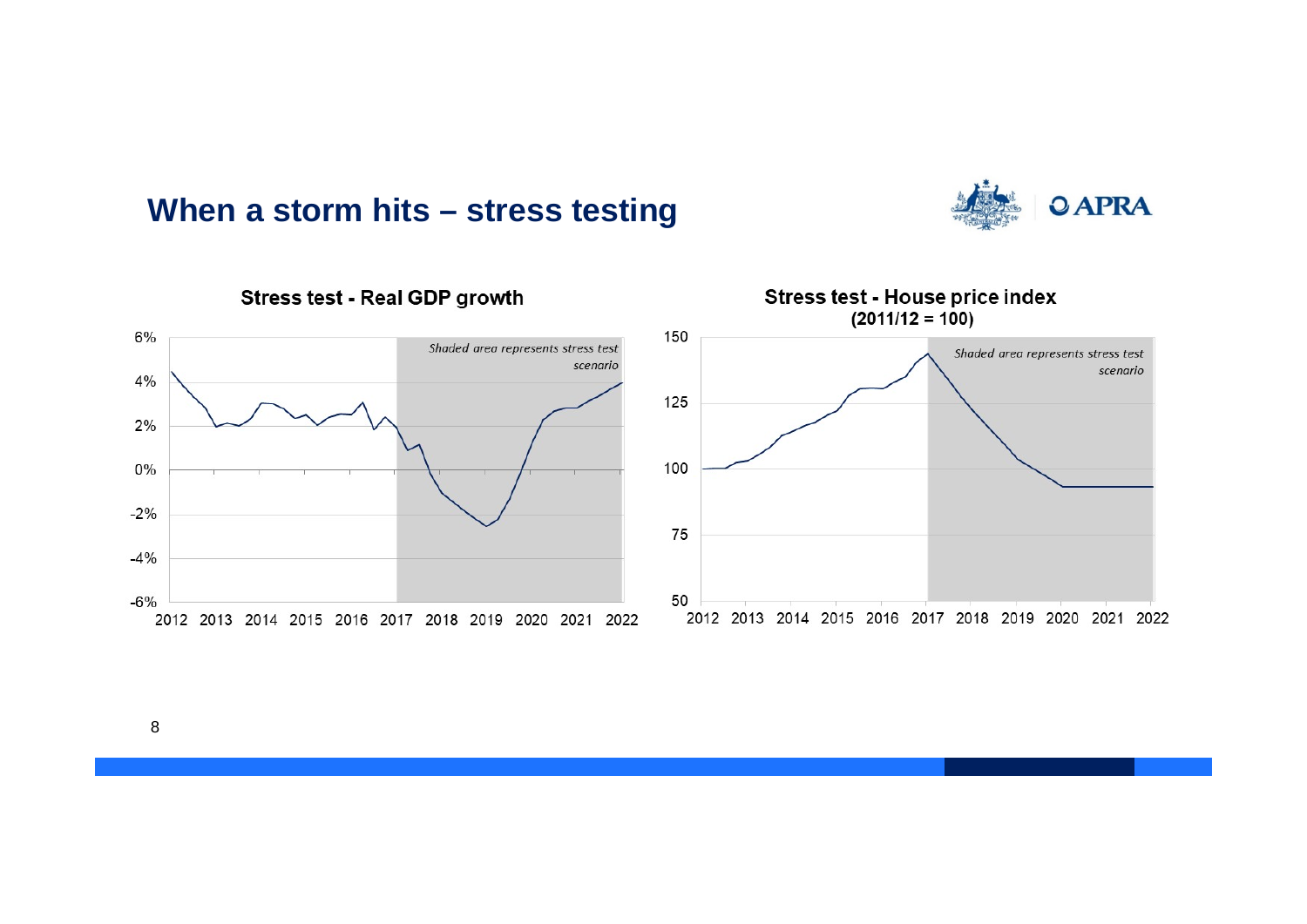#### **When a storm hits – stress testing**



- As expected, scenario generates significant losses across industry, including on mortgage portfolio
- CET1 capital ratio down by close to 3.5 p.p. in macro scenario; additional 1 p.p. from op risk







#### **CET1 capital ratio results** Macroeconomic and operational risk scenario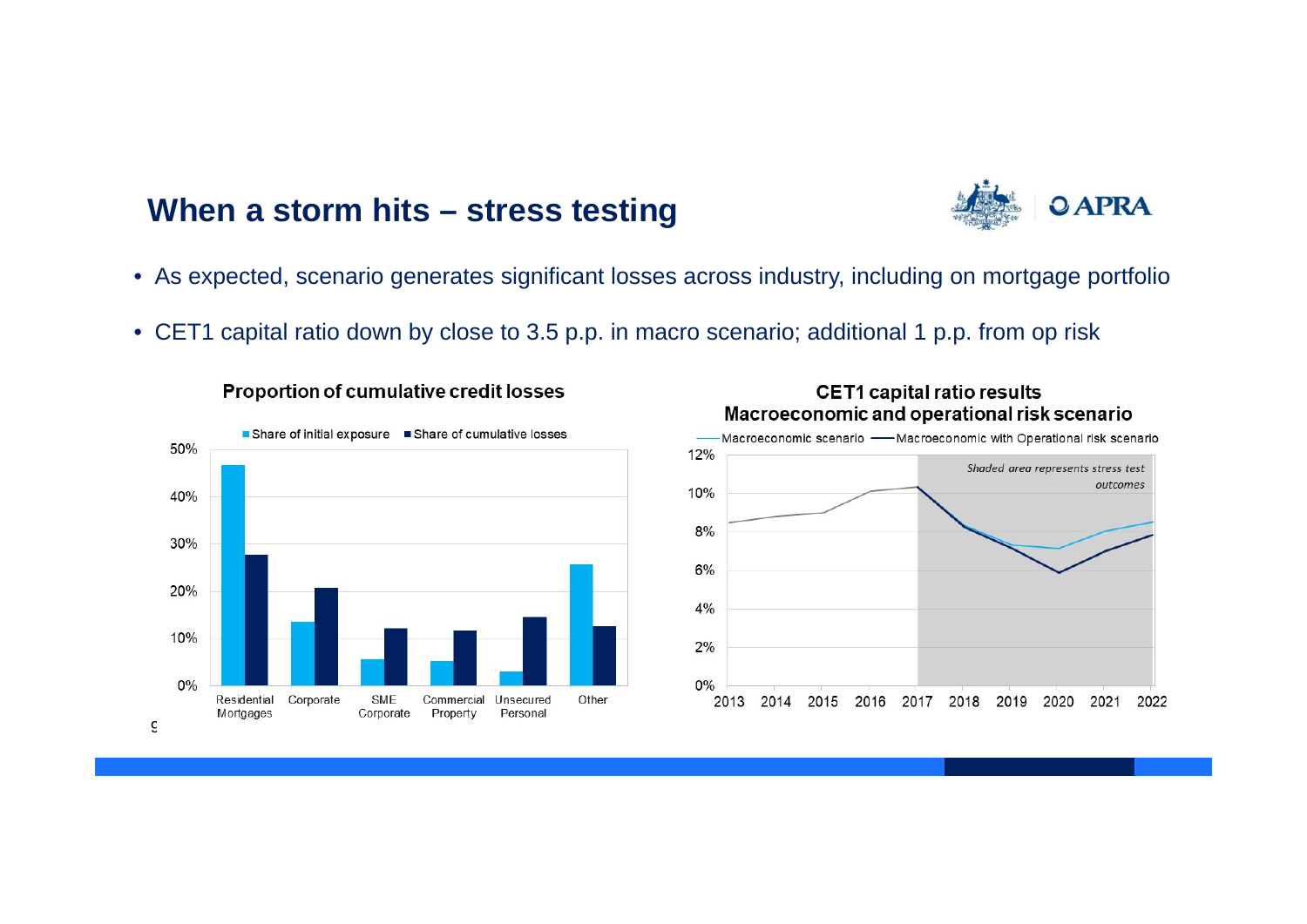### **The aftermath – recovery planning**



- •Resilience means banks not only survive a scenario but can keep lending
- •Recovery plans provide options to rebuild after balance sheet damage
- • Pre-thinking and positioning for:
	- capital raisings;
	- portfolio restructuring;
	- repricing and cost cutting; and/or
	- asset sales and business disposals.
- • Important to have plans that are credible, realistic, operational, and with sound governance and triggers for action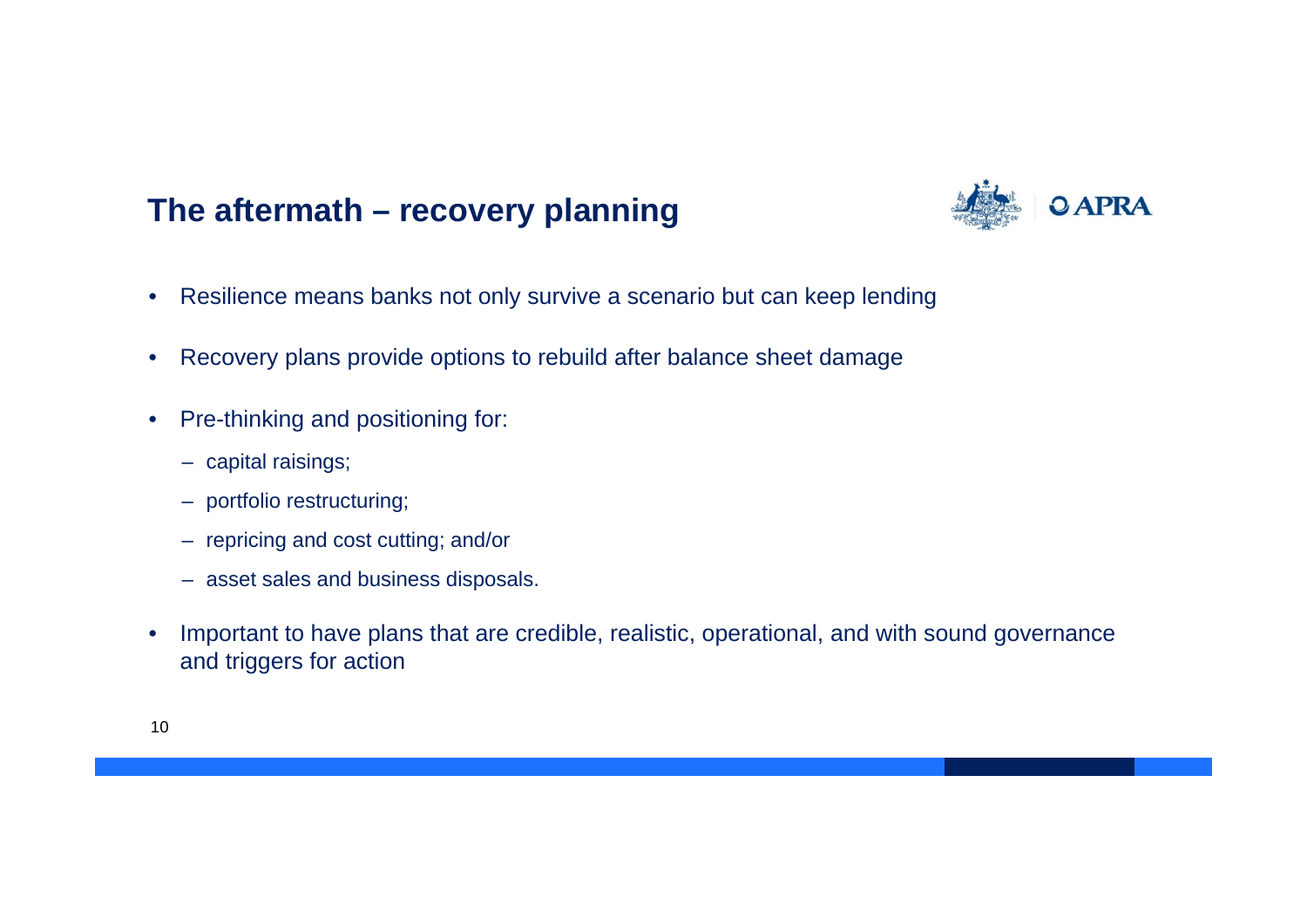## **Concluding remarks**



- •It has been a long time since a serious economic storm hit the Australian banking system
- $\bullet$ But it will happen some day, so building resilience in good times is essential
- • APRA's actions therefore multi-dimensional:
	- reinforce lending standards
	- build capital to absorb future losses
	- regularly assess stressful scenarios
	- keep recovery plans in focus
- •No guarantees against stormy weather, but better prepared to deal with it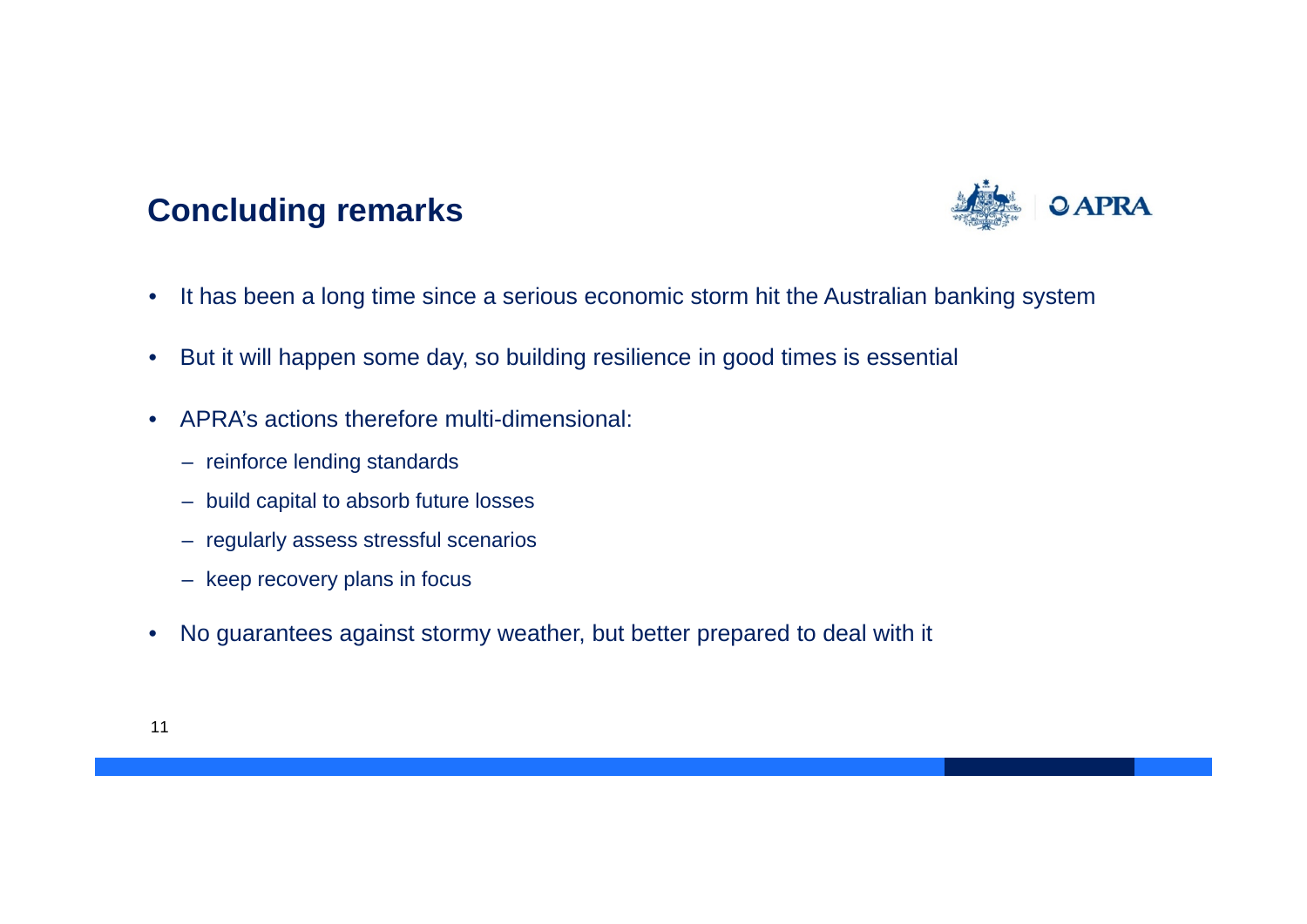

# **Preparing for a rainy day**

#### **Australian Business Economists Lunchtime Briefing 11 July 2018**

Wayne Byres Chairman Australian Prudential Regulation Authority